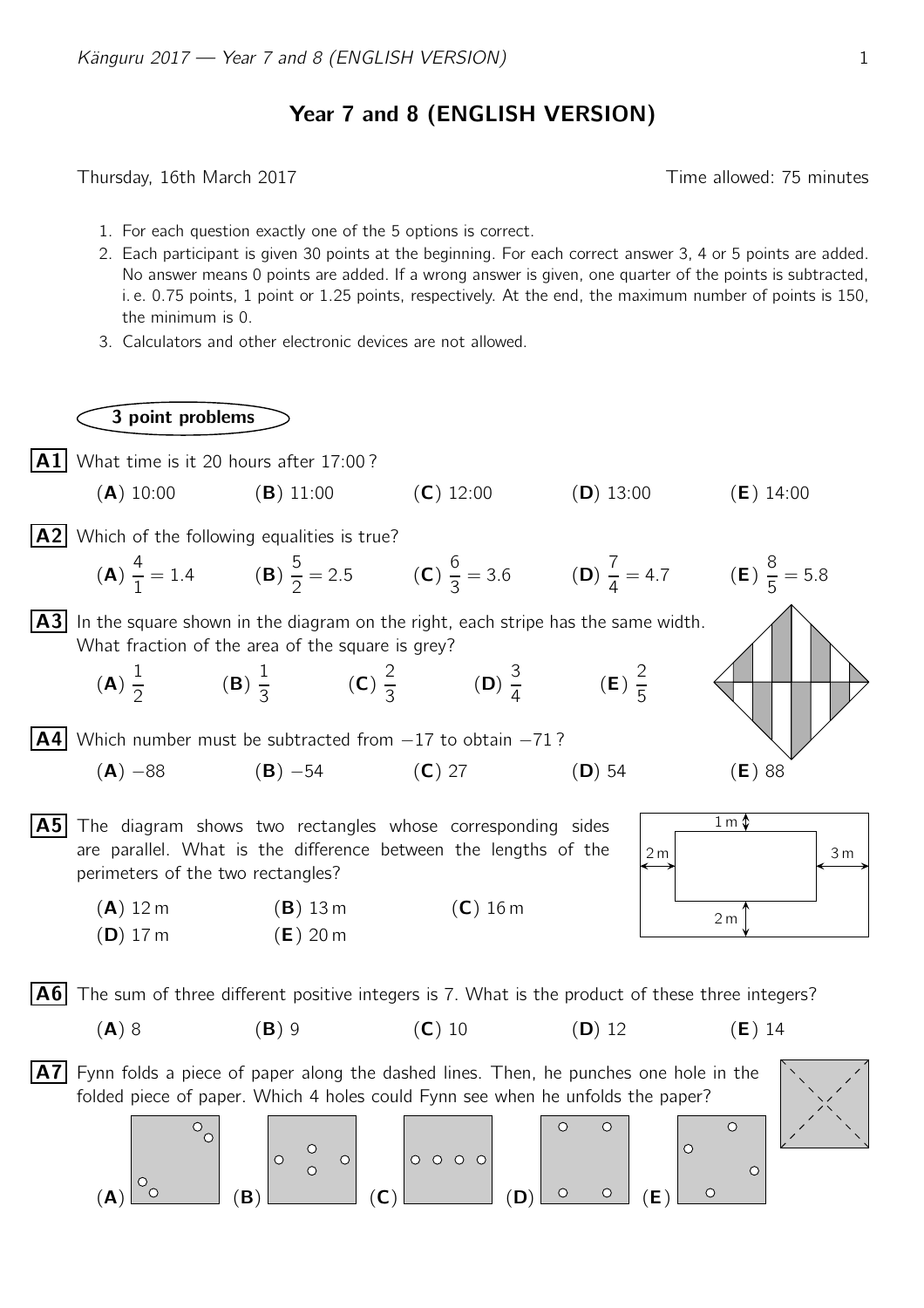$|AB|$  The diagram shows four overlapping hearts, two made from dark paper and two made from light paper. The areas of the hearts are 16 cm<sup>2</sup>, 9 cm<sup>2</sup>, 4 cm<sup>2</sup> and  $1 \text{ cm}^2$ . What is the total visible dark area?



 $(A) 9 cm<sup>2</sup>$  $(B)$  10 cm<sup>2</sup>  $(C)$  11 cm<sup>2</sup>  $(D)$  12 cm<sup>2</sup>  $(E)$  13 cm<sup>2</sup>

 $\mathsf{A9}$  Jan picked 16 strawberries. Each of his two sisters picked 10 strawberries. How many strawberries does Jan need to give to each of his sisters so that each of the three children has the same number of strawberries?

(A) 2 (B) 3 (C) 4 (D) 5 (E) 6

**A10** The sum of the digits of a five-digit number is 42. Four of the digits are equal. What is the fifth digit?

(A) 1 (B) 8 (C) 3 (D) 4 (E) 6

4 point problems

78  $|B1|$  Annie the Ant started at the left-hand end of a pole and crawled  $\frac{2}{3}$  of its length. Benny the Beetle started at the right-hand end of the same pole and crawled  $\frac{3}{4}$  of its length.

What fraction of the length of the pole are Annie and Benny now apart?

(A) 3 8 (B) 1  $\frac{1}{12}$  (C) 5 7 (D) 1 2 (E) 5 12

 $|B2|$  Which two digits on the note shown on the right must be swapped such that one of the five-digit numbers is twice the other five-digit number?

 $(A)$  4 and 9 (B) 4 and 6 (C) 1 and 5 (D) 7 and 9 (E) 2 and 5

 $|B3|$  At the "Peter Pan" performance in the theatre, one sixth of the audience are adults. Three fifths of the children are boys. What fraction of the audience are girls?

1

(D)

1 5

(A) 1 2

(B) 3 (C) 4

1





(E)

1 6

5 4 1 3 8

2 9 0 7 6

 $(A)$  30  $(B)$  40  $(C)$  50  $(D)$  60  $(E)$  70

**B5** This year there were more than 800 runners participating in the "Teams in Motion" running event. Exactly 35 % of the runners were female, and there were 252 more males than females. How many runners were there in total?

(A) 802 (B) 810 (C) 822 (D) 824 (E) 840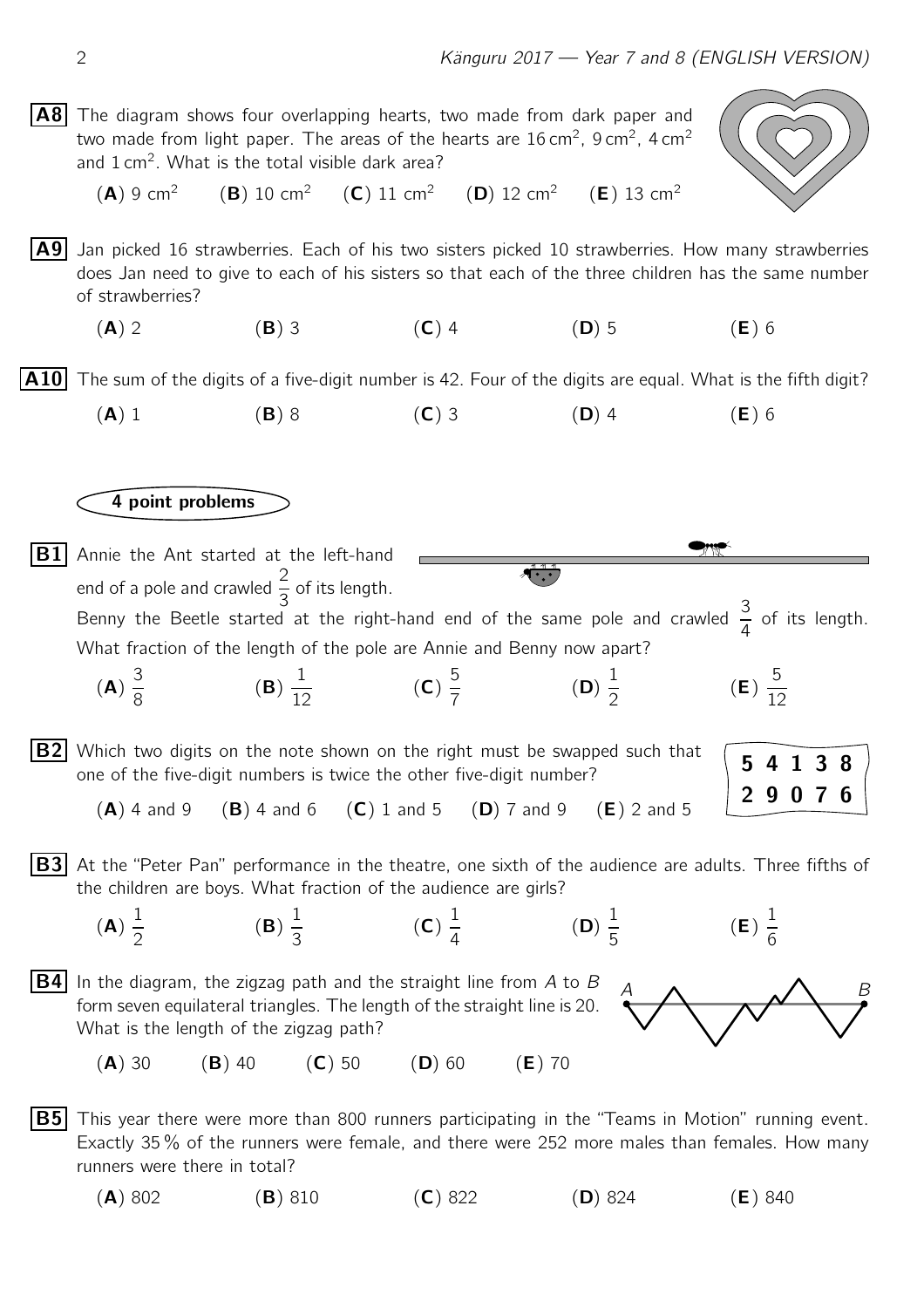

**B7** Giovanni wants to cut a piece of string into 9 pieces of equal length. He marks his cutting points on the string. Barbara wants to cut the same piece of string into only 8 pieces of equal length. She also marks her cutting points on the string. Ana then cuts the string at all the cutting points that are marked. How many pieces of string does Ana obtain?

(A) 15 (B) 16 (C) 17 (D) 18 (E) 19

 $|{\bf B8}|$  Emily wants to write a number into each cell of a 3×3 grid. She wants to do this in such a way that the sum of the numbers in any two cells that share an edge is the same. Emily has already written two numbers, as shown. When she has completed the grid, what will be the sum of all nine numbers in the grid?



(**A**) 19 (**B**) 20 (**C**) 21 (**D**) 22 (**E**) 23

 $|B9|$  Tiko wants to prepare a jogging timetable. He wants to jog exactly two days per week and on the same days every week. He never wants to jog on two consecutive days. How many different timetables could Tiko prepare?

(A) 8 (B) 10 (C) 12 (D) 14 (E) 16

**B10** Eight kangaroo pictures are put in a line, as shown in the diagram. Then, two pictures with kangaroos lying nose-to-nose are exchanged. This is repeated until no further such exchanges are possible. How many exchanges must be made?



## 5 point problems

 $|C1|$  For an exhibition Mr. Lightning laid cables for the illumination of the glass display cases. A piece of cable is hanging in one of the display cases. The view on this display case from the left and from the front is shown on the right. What is the view on this display case from above?





 $|C2|$  The four statements on the right were made about an integer n. They are alternately true and false. What ist  $n$ ?

(A) 13 (B) 14 (C) 15 (D) 16 (E) 17

- $(1)$  n is not larger than 13.  $(2)$  *n* is not a prime number.
- $(3)$  n is not odd.
- $(4)$  n is not larger than 17.

2 cm

8 cm